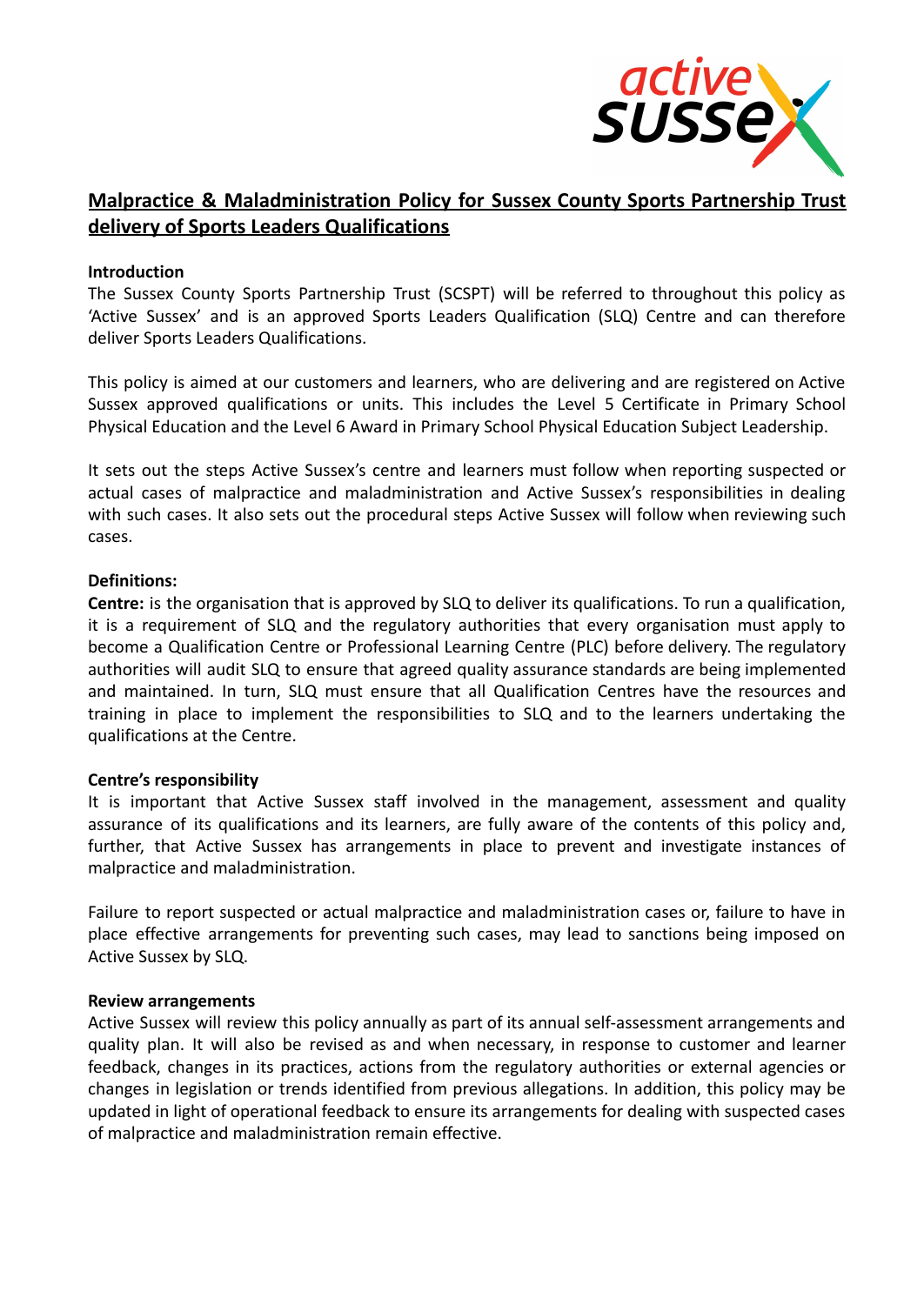

# **Definition of Malpractice**

*Malpractice* means any activity or practice which deliberately contravenes regulations and compromises the integrity of internal or external assessment processes and/or the validity of certificates. For the purpose of this policy this term also covers misconduct and forms of unnecessary discrimination or bias towards certain groups of learners.

The categories listed below are examples of centre and learner malpractice:

- Contravention of Active Sussex's centre and qualification approval conditions;
- Denial of access to resources (premises, records, information, learners and staff) by any authorised Active Sussex representative and/or the regulatory authorities;
- Failure to carry out delivery, internal assessment, internal moderation or internal verification in accordance with Active Sussex's requirements;
- Deliberate failure to adhere to Active Sussex's learner registration and certification procedures;
- Deliberate or persistent failure to continually adhere to Active Sussex's centre recognition and/or qualification approval criteria or actions assigned to its centre;
- Deliberate failure to maintain appropriate auditable records e.g. learner files;
- Persistent instances of maladministration within Active Sussex's centre;
- Fraudulent claims for certificates;
- The unauthorised use of materials/equipment in assessment/exam settings (e.g. mobile phones/cameras);
- Intentional withholding of information which is critical to maintaining the rigour of quality assurance and standards;
- Deliberate misuse of Active Sussex's logo;
- Forgery of evidence;
- Collusion or permitting collusion in exams;
- Learners still working towards qualifications after certification claims have been made;
- Contravention by Active Sussex's centres and learners of the assessment arrangements it specifies for its qualifications;
- Insecure storage of assessment materials and exam papers;
- Plagiarism of any nature by learners;
- Unauthorised amendment, copying or distributing of exam papers;
- Inappropriate assistance to learners by centre staff or commissioned tutors (e.g. unfairly helping them to pass a unit or qualification); and
- Submission of false information to gain a qualification or unit.

This list is intended as a guide and is not exhaustive.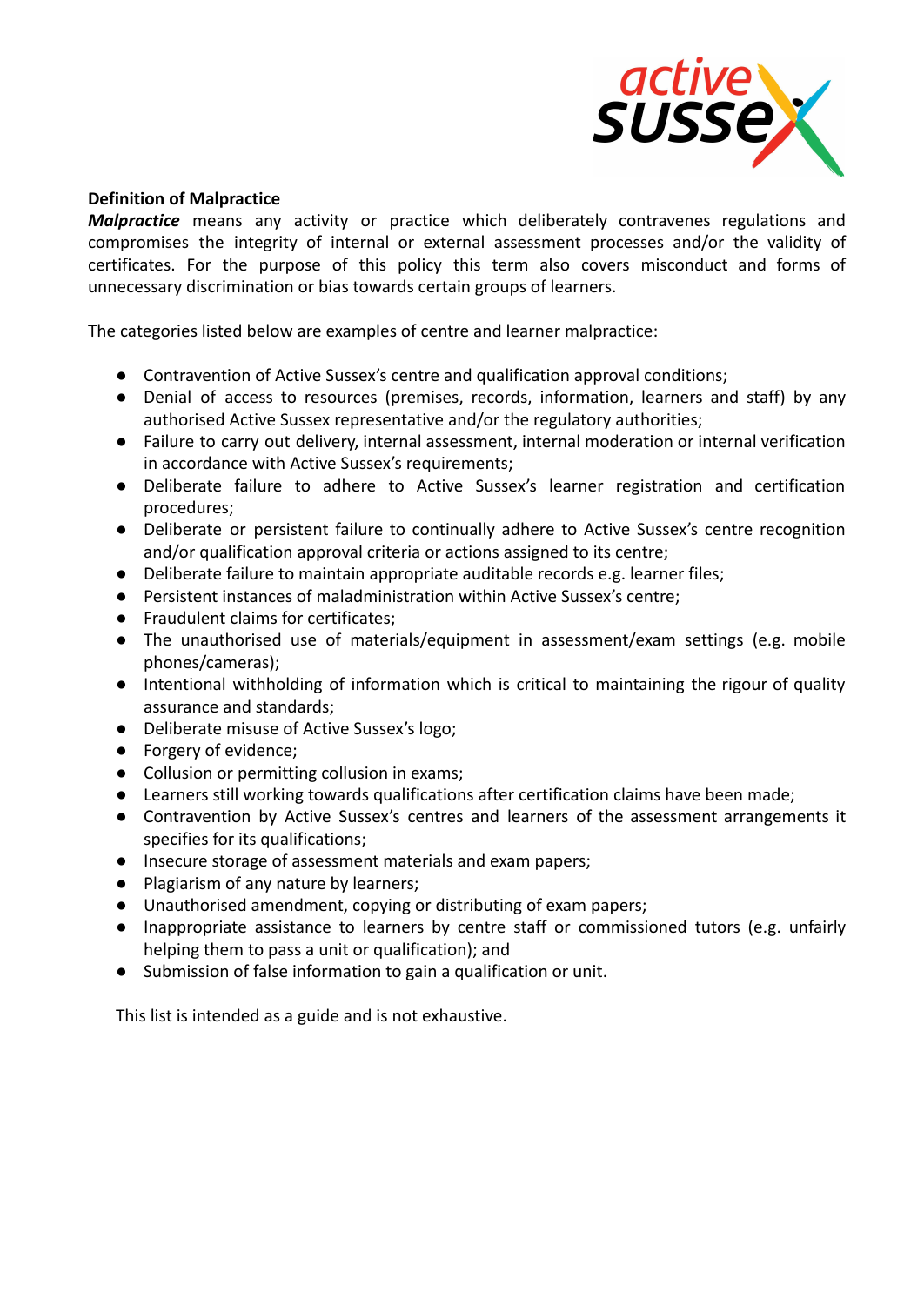

# **Definition of Maladministration**

*Maladministration* means any activity or practice which results in non-compliance with administrative regulations and requirements and includes the application of persistent mistakes or poor administration within a centre (e.g. inappropriate use of learner records).

#### **Process for making an allegation of malpractice or maladministration**

Anybody who identifies or is made aware of suspected or actual cases of malpractice or maladministration at any time must immediately report their findings to the Chief Executive**.** In the absence of the Chief Executive the allegation will be addressed by the Head of Operations.

Any such report should be made in writing/email (**[info@activesussex.org\)](mailto:info@activesussex.org)** and enclose the appropriate supporting evidence. Please state **PRIVATE & CONFIDENTIAL: Malpractice or Maladministration** in the subject title.

All allegations must include (where possible) the:

- Centre's name, address and number;
- Learner's name and awarding organisation number;
- Centre/Active Sussex personnel's details (name, job role) if they are involved in the case;
- Title and number of the Active Sussex course/qualification affected or nature of the service affected;
- Date(s) suspected or actual malpractice occurred;
- Full nature of the suspected or actual malpractice; and
- Written statements from those informant's name, position and signature.

If a centre conducts an investigation before submitting it formally, the centre should:

- Ensure that staff leading the investigation are independent of the staff/learners/function being investigated;
- Inform those who are suspected of malpractice that they are entitled to know the necessary details of the case and possible outcomes;
- Submit the findings of the investigation to Active Sussex with your report

In all cases we will protect the identity of the 'informant' in accordance with its duty of confidentiality and/or and other legal duty – See the Active Sussex Whistleblowing Policy.

#### **Investigation timeliness and process**

Active Sussex aims to action and resolve all stages of the investigation within 20 working days following receipt of the allegation. Please note that in some cases the investigation may take longer; for example, if a centre visit is required. In such instances, we will advise all parties concerned of the likely revised timescale. Active Sussex expects all parties, who are either directly or indirectly involved in the investigation, to fully cooperate with it.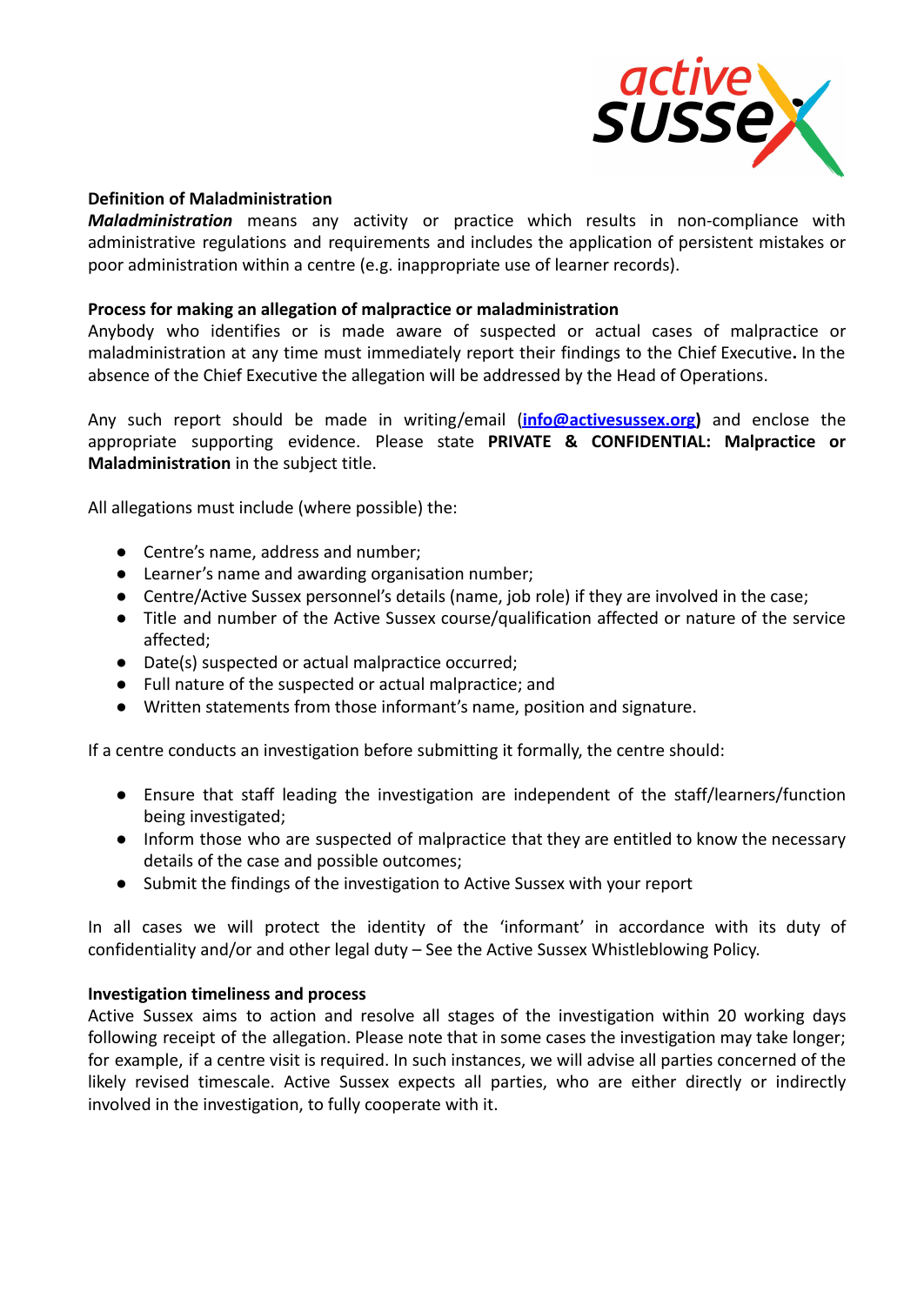

The investigation may involve:

- A request for further information from the centre or Active Sussex personnel; and
- Interviews (face to face or by telephone) with personnel involved in the investigation.

Where a member of Active Sussex staff is under investigation, they may be suspended, or they may be moved to other duties until the investigation is complete. The Active Sussex Disciplinary Policy will be referred to (a copy can be provided on request).

# **Investigation Report**

After an investigation, a draft report will be produced for the parties concerned to check the factual accuracy. Any subsequent amendments will be agreed between the parties concerned. Active Sussex shall make the final report available to the parties concerned and to the Awarding Bodies. If it was an independent person or organisation that notified us of the suspected or actual case of malpractice, it shall also inform them of the outcome, normally within 10 working days of making our decision. In doing so it may withhold some details if disclosure of such information would breach a duty of confidentiality or any other legal duty. If there has been an internal investigation against a member of our staff the report will be agreed and appropriate internal procedures will be applied.

If the malpractice involves a criminal act, the matter will be reported to the police.

# **Actions and Sanctions if Malpractice is Proven**

After investigation, those cases of malpractice and/or maladministration which are proven the following actions may be taken:

# **Staff/Tutor Malpractice**

- Verbal warning about future conduct;
- Written warning about future conduct;
- Imposition of special conditions for future involvement in conduct, training or administration of candidates and/or exams; or
- Dismissal.

# **Candidate Malpractice**

- A verbal warning about future conduct;
- A written warning about future conduct;
- Notification to the police if malpractice involves a criminal act; or
- Exclusion from course.

# **Investigation Outcomes**

At the end of any investigation Active Sussex will review the issues raised, record any lessons learned from the investigation and update policies and procedures as necessary with the aim of preventing further maladministration or malpractice. If any party wishes to appeal any decision relating to action to be taken against a learner or centre following a malpractice or maladministration investigation, please refer to SLQ Appeals Procedure – [SLQ Appeals Policy](https://leap.slqskills.org/media/1010/slp001-appeals-policy-version-6-feb-19.pdf)